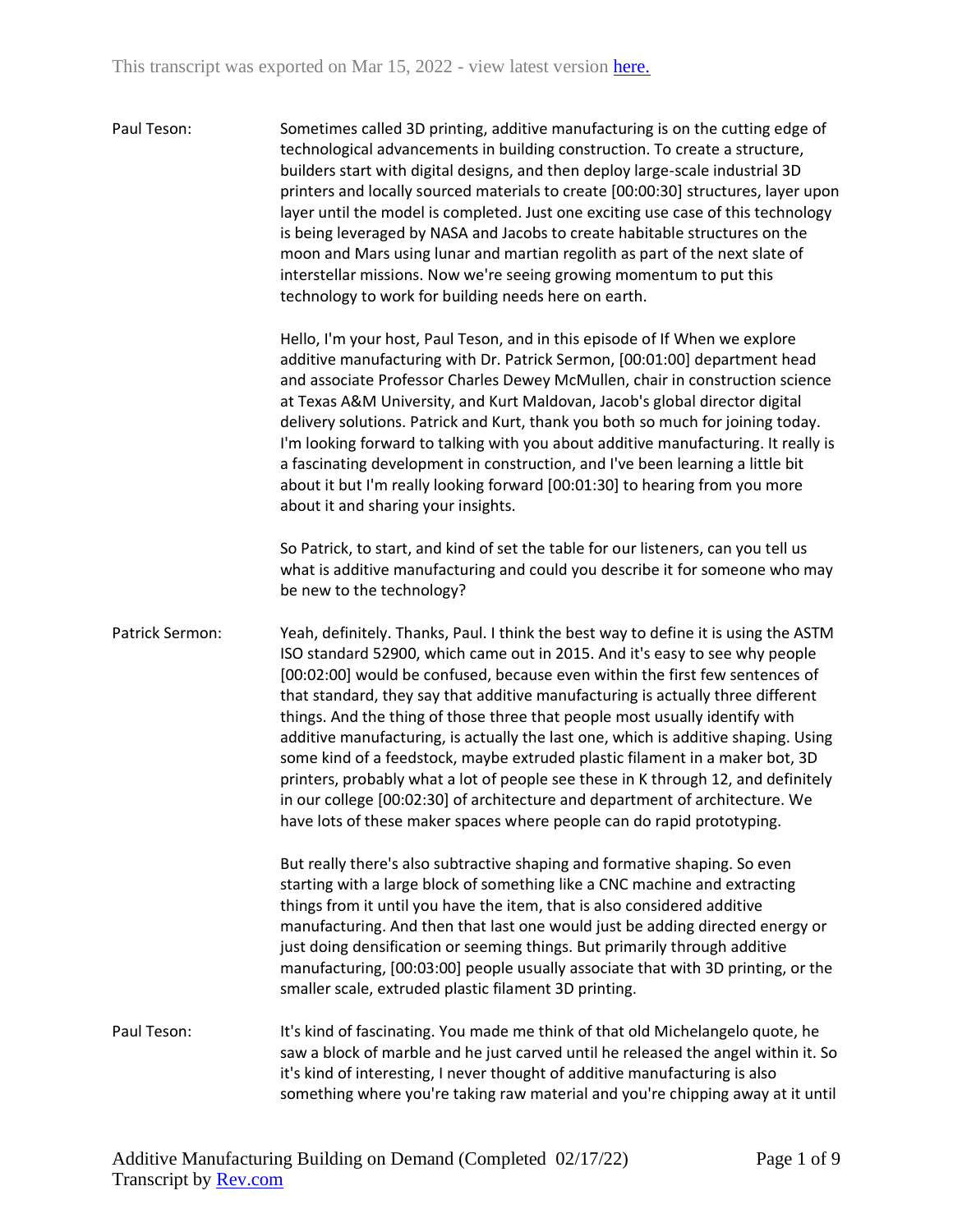you have a finished product. [00:03:30] So what problems are being addressed by additive manufacturing? How is it uniquely situated to solve for those?

Patrick Sermon: Well, you've got to look at the scale of the additive manufacturing approach that you're using. Leading up to this, I was thinking about really in construction, it's a two or three trillion dollar industry, and you need every single tool in the toolbox in order to make it happen. And it could just be the material that you're using, but [00:04:00] especially for large-scale construction, which I think is primarily what we'll be focusing on today, is typically a cementitious material that is placed in usually layers. Imagine a cake being decorated from the bottom up. This is typically what people think about when they think of 3D printed additively manufactured construction.

> And if you look at that workflow and you compare it to the traditional concrete truck and formwork and all of the work that goes into [00:04:30] building the building on the outside, then cast in place concrete for the building, then stripping the formwork, far less labor, far less waste, far quicker, and in an ideal world, much safer, less labor, using people's brains instead of their brawn. And so all the things that we hope to get rid of in the dull, dirty, and dangerous world of construction, it's been described as the panacea. But obviously, as we talk about it here, I think you'll see that it's still [00:05:00] emerging, but it's exciting with the realm of the possibility that it could help solve.

- Paul Teson: That's interesting. And I bet there's probably, we may not get much into it today, but I bet there are probably some synergies to be had with generative design as well. So that when you're using additive manufacturing, like you were saying, as far as proper waste management, you're using your resources to the optimal effect, and additive manufacturing is [00:05:30] allowing you to use resources without a bunch of superfluous material.
- Kurt Maldovan: I think I see it three different advantages, one or two of you to touch on. But for additive manufacturing, generally speaking, it can be a lower cost. It's faster and it's more sustainable, so the cost savings is derived from using in-situ resources or ISRU, or simply local materials. Then you have the ability to construct more in the same [00:06:00] amount of time, due to automation. And then thirdly, it's also more sustainable due to less waste and using locally sourced materials that you don't need to transport, or it can be less energy intensive in terms of process. And then beyond this, with additive construction, it can be computercontrolled. So the design isn't limited to a simple box, and you can then create a much more organic design, which then has other benefits that we'll touch on a little bit later, I believe.
- Paul Teson: Okay. That is fascinating, that [00:06:30] it allows you to use the in-situ resources and that you are properly managing your resources. Are there any challenges, Kurt, to using additive manufacturing that still need to be overcome? Perhaps like structural integrity challenges, building code challenges, anything like that?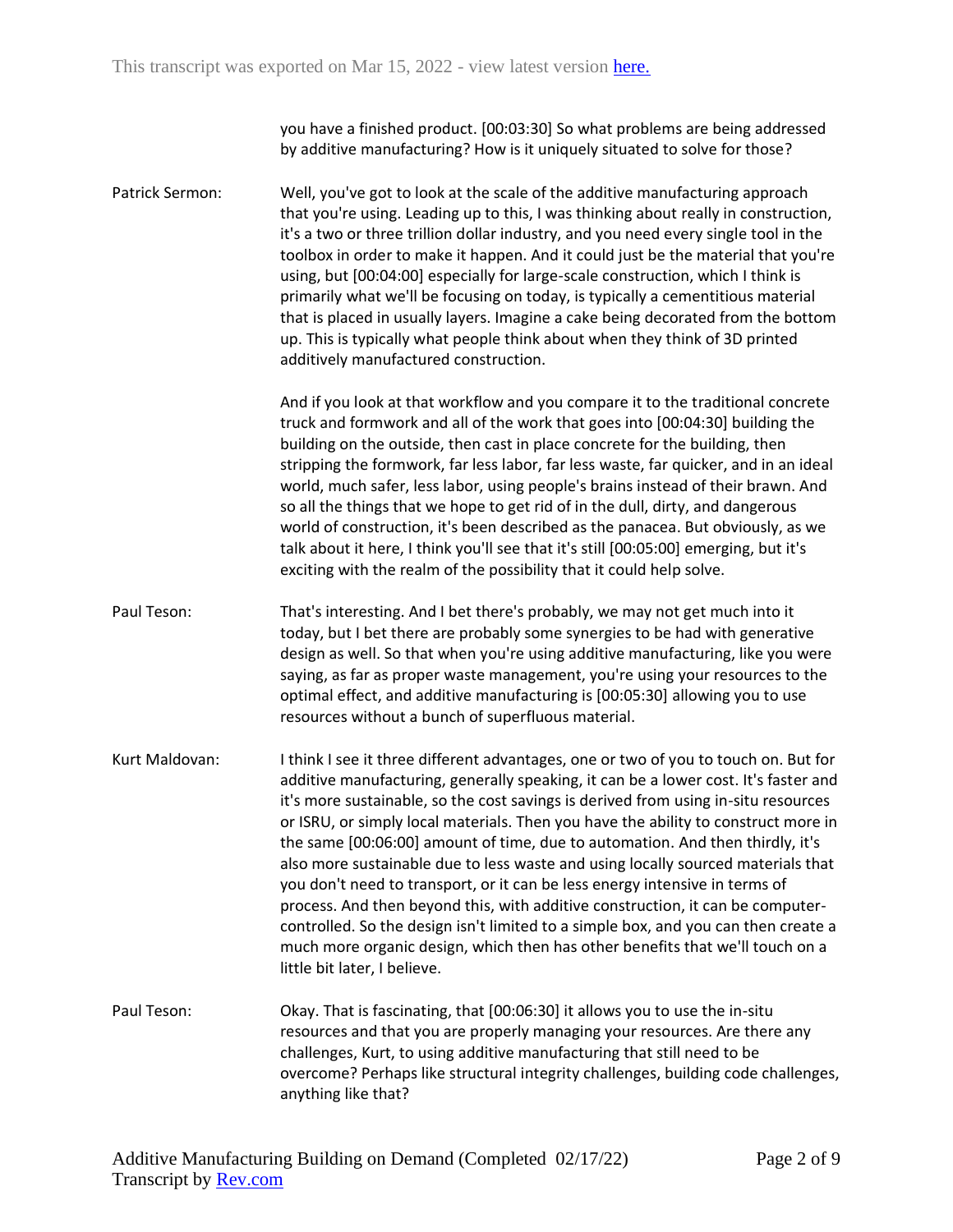Kurt Maldovan: Absolutely. I think Pat mentioned the ASTM standard. But the biggest question that we had internally, when we first started investigating, [00:07:00] is large scale additive construction, additive manufacturing, an area that we could dive into, was related to getting something through code officials and approving authority to say, how can we show that something that's been additively constructed meet specific structural requirements? Will it stand up to the seismic zone, seismic requirements?

> And depending upon where you are in the world, where you are in the United States, different code officials [00:07:30] may have a different opinion. We do know that for certain types of construction, maybe a semipermanent type of construction, that there are less restrictions on the types of approvals that need to go into it. Certainly, we want to build something that is safe. And certainly we have people, engineers, if you will, that understand the materials that are going into the additive process, and specifying materials that meet code. But that is a big question. And I think Pat, when we talked previously, you've shared some other anecdote notes related [00:08:00] to review and co challenges.

Patrick Sermon: Yeah, definitely. We have a large center for infrastructure renewal here at Texas A&M. And obviously we have asphalt and concrete experts here at Texas A&M. But one of the things that they identify, is that the whole industry is biased toward concrete production. And construction is so risk-averse, that we don't typically want to use new materials, we don't want to innovate because [00:08:30] we sort of associate innovation with the unknown.

> And when it comes to life safety or factor of safety on our buildings, as evidenced by some of the recent disasters in the news, in Mexico with their Metro line, the Florida international, pedestrian bridge of Miami, there are all these challenges that we already know with all the codes and all the reviews that we currently have. There's still a risk. And even one life loss would be catastrophic. Just to get it [00:09:00] to actually work is really challenging. I have seven different challenges that came from a paper that was done by a young, talented captain named Jane Jagoda at the Air Force Institute technology, working with Lieutenant Colonel Andy Hoisington, and she reviewed 3,699 papers.

Kurt Maldovan: Wow.

Patrick Sermon: Yeah. From 1998 to 2018. And she found 281 that really nailed it down, and did a classification of these. And the seven, for the hardcore additive manufacturing people [00:09:30] out there, you've all faced these challenges, but first would be material radiology. That's just basically like the flowability. Then structural integrity, the anti isotropic nature, where it responds differently to forces in different axis. Process scalability, it's kind of a one off linear fashion, even though it could be mass produced. Suitability to adverse environments, but using institute resources, if that can be mastered, there's been a lot of work in that area.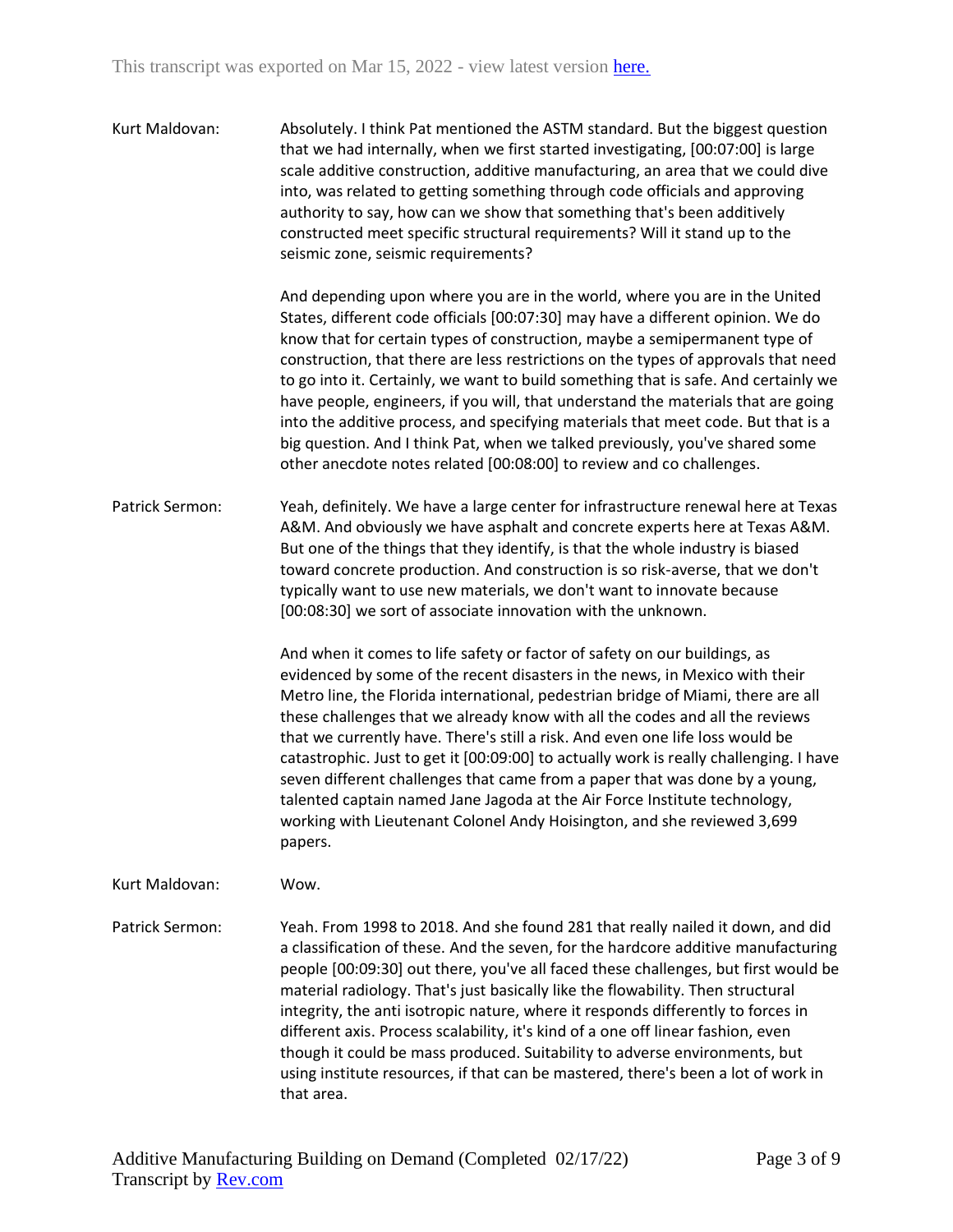The complete automation of going from a BIM file or [00:10:00] a solid works file, or [inaudible 00:10:01] file or other things is hard to do, although desired. Unknown environmental impacts, that you're still using probably a Portland cement-based material, which we know the challenges of that, creating eight or 9% of the overall CO2 green house gases. And then just really uncertain costs because it hasn't been optimized. And so all of these reasons are keeping it from being widely adopted.

Paul Teson: Now Kurt, you've [00:10:30] spoken before about materiality in the context of additive manufacturing. Can you explain for our audience, what you mean by materiality and its relationship to AM?

Kurt Maldovan: Yeah, so I think of it like baking a cake, you need four main ingredients. You need flour, you need sugar, you need eggs, and you need butter. Or more aligned to construction, like concrete, as was just described, you need cement, aggregate, water and admixtures. And so the materiality [00:11:00] are the materials mix essentially, that you'd use to create a structurally sound end product.

> And then Patrick, you talked about the flowability and the other six requirements of being able to have something that can actually be, in the case of what I've seen done, extruded through a nozzle and then placed layer by layer on top of each other so that it doesn't just slump down and turn into a liquid when it's placed, it actually holds [00:11:30] its structure. And then thinking about the ability to self-support. And I believe from, again, other researcher that I've spoken to, that looking at the types of printers that are being used, to think about doing things like I mentioned earlier, that are more organic. So if you have a free-form, multi-axis print head, rather than a very rigid X, Y, Z type printer, you can start experimenting with designs from nature, which in themselves are much [00:12:00] more appropriate for self-supporting structures. And that gets us out at the typical box of creating a box, and thinking about things that are much more avant-garde in terms of architecture.

And so you have to get that mix right. You have to have something that is able to be supportive, but also you have to have the ability to place potentially slide in rebar, use those additional materials that Patrick was talking about to give [00:12:30] you that structural integrity, whether it be a carbon fiber or other type of mesh reinforcement, that you can really create these large, multi-story structures with. Most of the work that I've seen done thus far are single stories, smaller scale, but there are studies that are showing, going beyond that, printing multiple stories, coupling multiple structures together.

Paul Teson: Now Kurt, Jacobs is doing a lot of work with NASA. And so kind of [00:13:00] on that theme of what you were saying about avant-garde construction and in-situ resources, we're trying to assist NASA with building lunar and Martian bases, and the idea of using the lunar regolith, for instance, as building material, and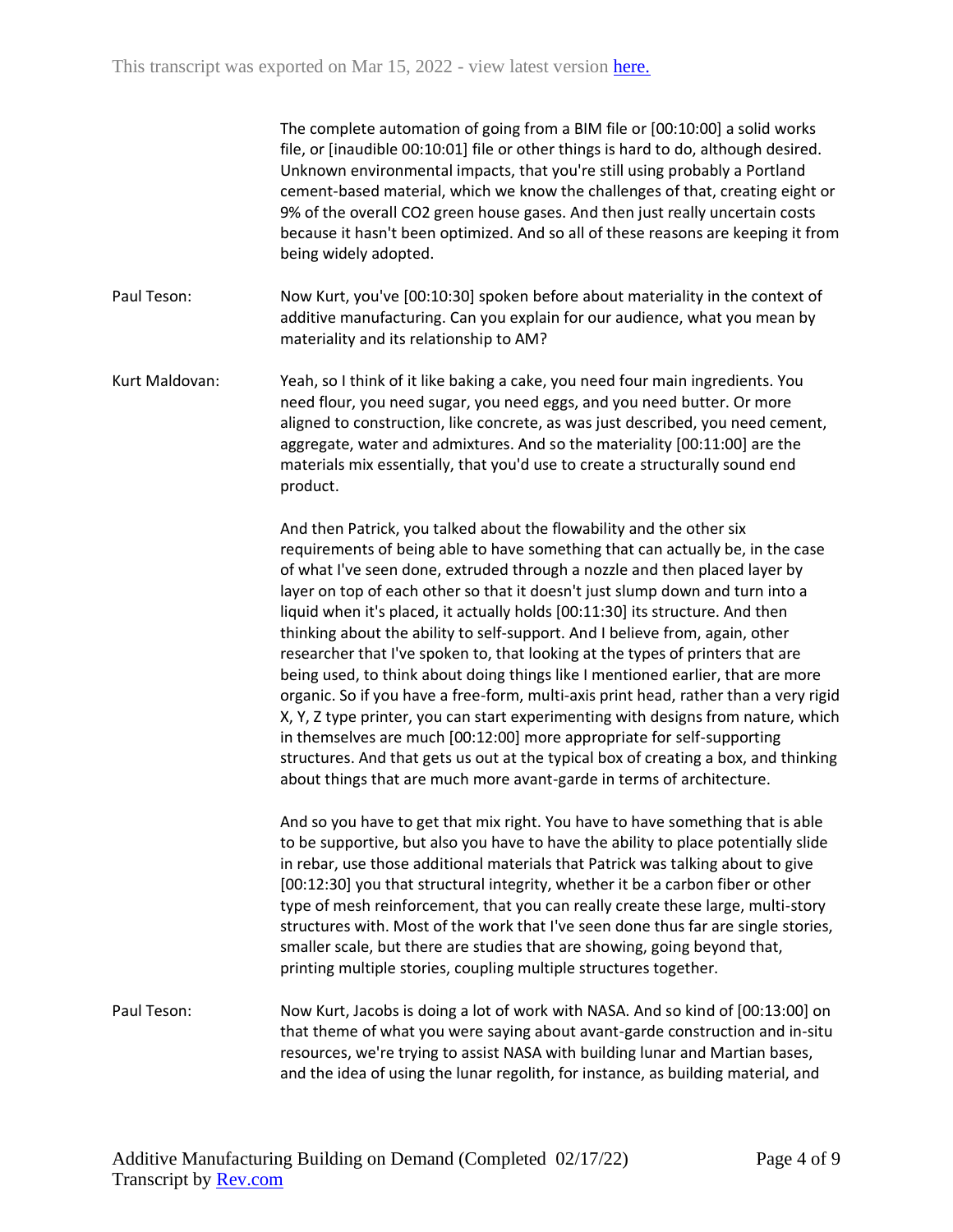the same thing on Mars. How do you see that work, informing what can be done in the built environment here closer to home?

Kurt Maldovan: Yeah, so much of the work that our Jacob Space Exploration [00:13:30] group has undertaken was related to that materiality that I just spoke of, as well as the printer head itself, and understanding that printer infrastructure, the device that's going to actually extrude and place the materials that were formed up. So I can't speak completely intelligently about what our scientists that are working very closely with the team at NASA are doing, because it is truly material science. And as you can imagine, someone has gone to the moon, extracted [00:14:00] that material, brought it back to the lab, and they're analyzing that material and creating simulated materials that echo the same types of properties for, like you said, both the moon and Mars.

> So understanding the way that that performs, and they're doing that and in the lab. But beyond that, how do we expand, right? How do we take it to the terrestrial environment? So there's certainly, I'll call it commercially available products. I think of it just like what you said earlier, Patrick, the maker bots of the world, the [00:14:30] desktop printers, whether it be a 2D inkjet, which then you kind of build on top of it, or a three dimensional type printer that you're printing with some type of material. And so I was pretty naive at the very beginning, and thought that it would be fairly simplistic to scale that up, right? Take a design that you're modeling and push it into one of these large scale devices. There's obviously an art that goes into that. And so understanding from our teams that what those implications are, [00:15:00] and understanding that there are limits, there are bounds of the machines that are available today, but also knowing that there are other ways of constructing meaning using robot arms instead of a very rigid three dimensional X, Y, Z type printer.

- Paul Teson: Now, Patrick, earlier you had mentioned Portland cement, and you were talking about that it had some environmental impacts. And I understand that in terrestrial construction, Portland cement's fairly [00:15:30] standard material, but it's also a contributor to CO2 emissions. So how can additive manufacturing allow us to use other materials that might be more environmentally friendly?
- Patrick Sermon: Well, you're still going to have that same recipe that Kurt mentioned earlier. You've got the ostensible gravel and the gravel glue, but the gravel glue doesn't have to be Portland cement. It could be geo polymers. It could be anything that will activate as a binding agent to [00:16:00] bring the material together. And the exciting part about that is if you are tied to your flow, you can actually... the feed stock that you feed into the additive manufacturing into the 3D printing process, you can change that to exactly align with the climatic conditions, the day, the temperature. And so you can highly customize your mixed design to suit the day. So it'll cure faster, cure slower. You can really tune in admixtures to [00:16:30] the level that a chemist would love.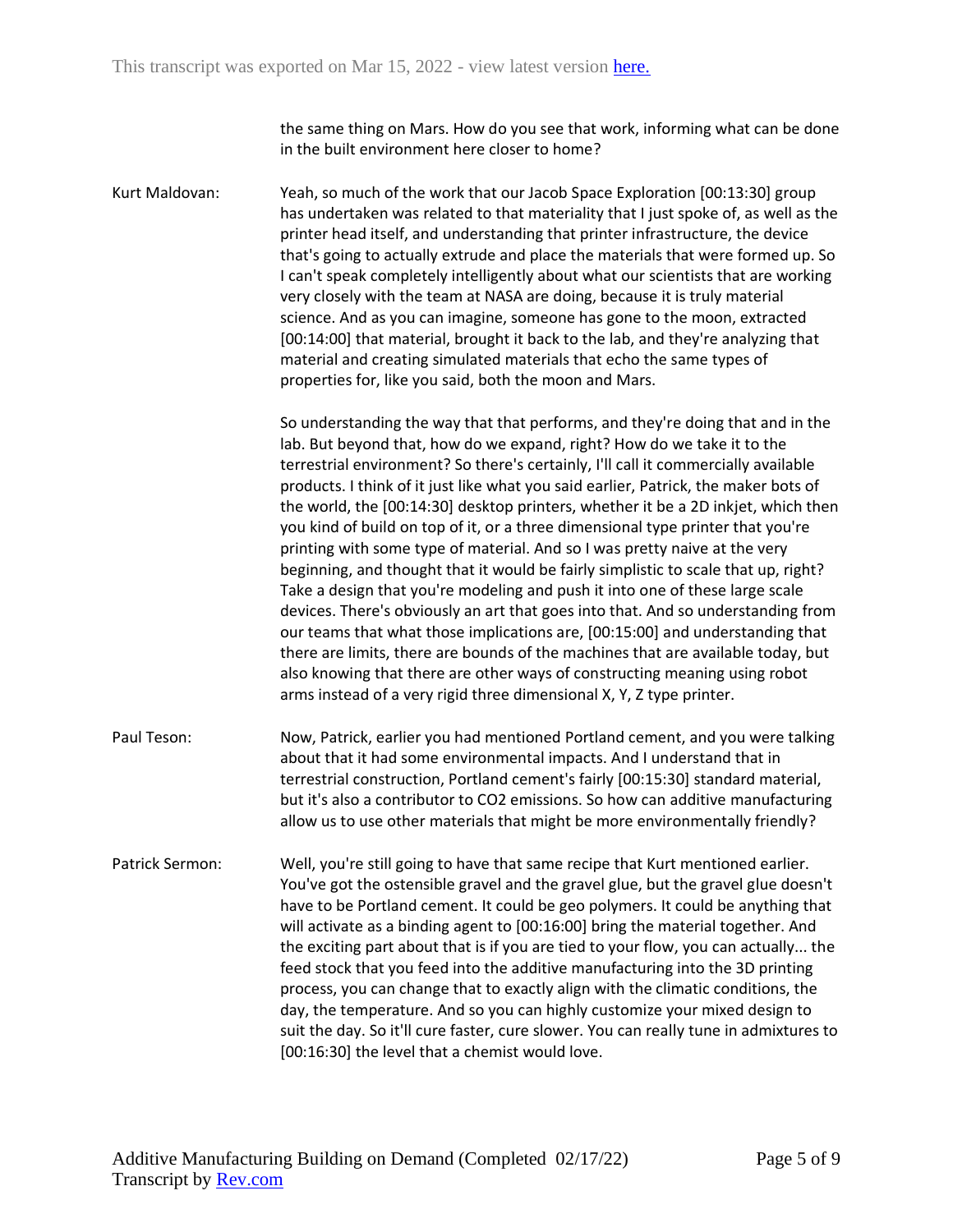And there's lot of different IP research going into the material methodology, but then also into the mix itself. Those are probably the two biggest areas on this research. If not the space research, which I can get into a little bit more later maybe, the two big areas are the material and then the material methodology. And so the reason why Portland cement is so bad for the environment is that you need an incredible [00:17:00] amount of energy to pull out the limestone to get the material, the [inaudible 00:17:07] that help with the chemical and physical curing of concrete. That's all achieved through loads and loads of jewels input into the clinker and the material that eventually becomes Portland cement.

And because of all that energy, that's what helps activate that process. And so you're going to have to find something else that has as much potential energy as Portland cement. And that's just [00:17:30] very hard to do. It'd be like trying to pour a Coke into your car engine, as opposed to some gasoline, which has been optimized to do the job. Portland cement is human designed and created to optimize that gravel glue job, and it's hard to find a geo polymer that is comparable to Portland cement. But there's been a lot of work out there on things that also exist in the state of Texas, as long as I'm giving Texas a plug. The caliche clays and the types of things that cause a lot of trouble, sometimes if harnessed can be that [00:18:00] process stimulant to help catalyze a process that would be comparable to traditional Portland cement curing.

- Paul Teson: Now Kurt, let me ask you, how can additive manufacturing be used as a compliment to traditional construction?
- Kurt Maldovan: Oh, good question. And I think to lead into that, we're starting to see much more use of construction robotics on project sites. So everything from the Hadrian X, which was a bricklaying robot, [00:18:30] to Boston Dynamics, who has a robotic dog that roams project sites and is able to help capture project data using 3D laser scanners. I think that's a gateway into larger scale additive manufacturing and additive construction.

And the other thing, where I think it's going in terms of compliment traditional, is that you can look at it as it's not all or nothing. So you don't need to additively [00:19:00] manufacture the entire facility or building. You can start to look at the component scale. And I think that was another recent revelation that we had, is that we could start to look at parts and pieces. Whether it be a piece of a façade, or an interior condition where you do want to use that more avantgarde type approach to designing, and you can use the 3D additive manufacturing as a way to place that material and position it on site. And to our [00:19:30] anecdote before, to really they sculpt something that you would have to have an artisan do that, honing it from a piece of material. And so now we have that ability to use smaller scale, component scale additive manufacturing, to achieve similar results, and maybe even add more art in architecture to what we do and deliver.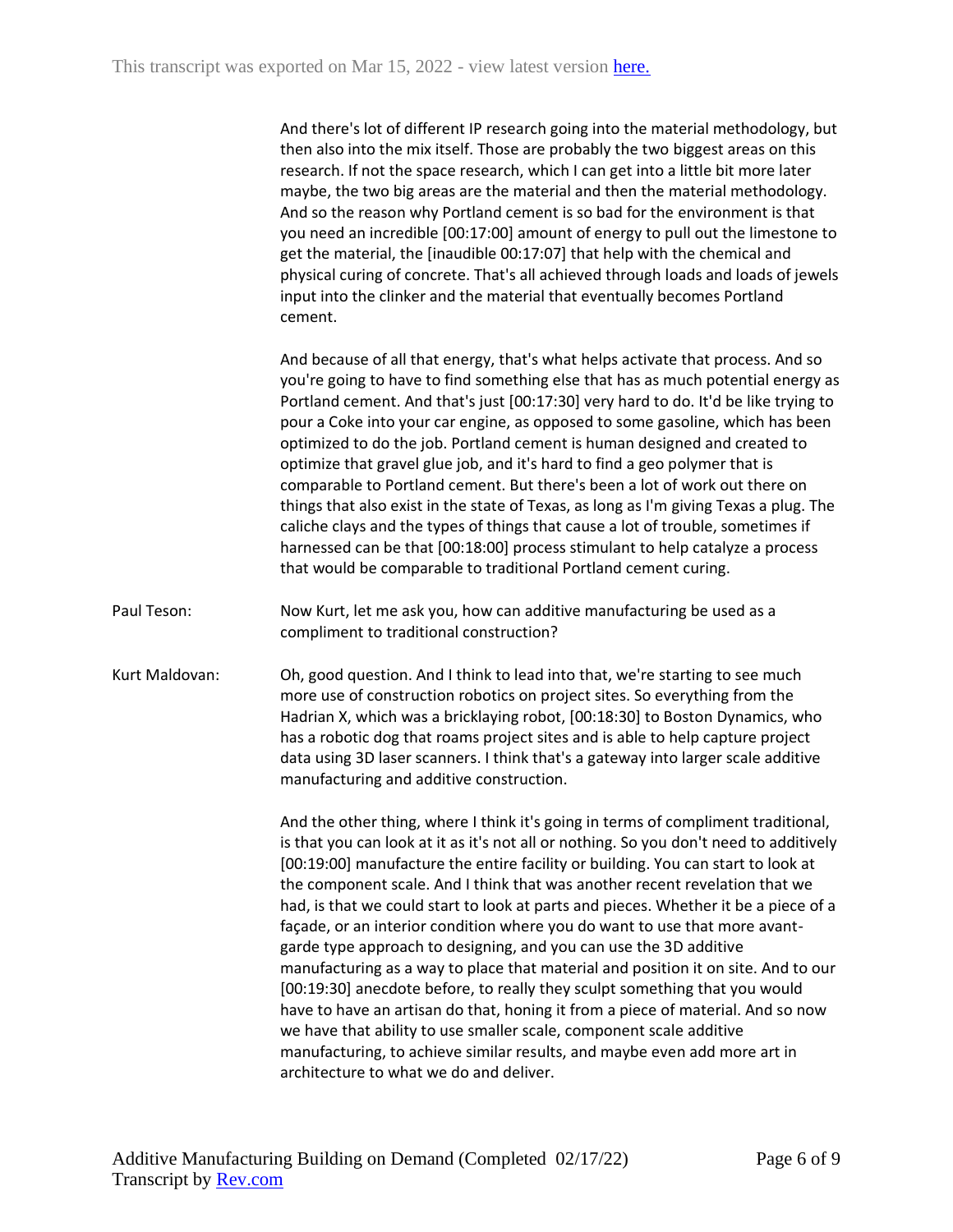- Paul Teson: It's interesting. I imagine too, that in some instances anyway, you may also save on time, that it may [00:20:00] be quicker to deploy additive manufacturing in certain instances, than doing something manually that might require a lot more dexterity and skill and more time to bring about. Now, Patrick, I have seen before, in relation to 3D printing, stories about how the military is using 3D printing, I think for basic structures and stuff on base camps and things like that. [00:20:30] Could you talk a little bit about how additive manufacturing is being used in the military built environment, and how is it helping them with their needs?
- Patrick Sermon: Yeah, definitely. I just have to have you sign a waiver to strap in for, I'm about to use lots of acronyms. You know how the military is about that. But so the army Corps of engineers, URDC, the engineer research and development center, and the construction engineering and research lab, I think, as you say, [inaudible 00:20:59] [00:21:00] in Illinois, is probably one of the furthest along in this. And Jacobs is no stranger. I think they were also part of this project. They had several projects that it seems like the real nexus or the stimulus of all this activity is in 2015. That's also similarly when they started was 2015.

And some of the things that they've done in conjunction with firms like Jacobs and also Caterpillar, is the automated construction of expeditionary structures experiment, ACES. [00:21:30] And it's kind of like a large bee hut, and a bee hut, if you can imagine, is just like a standard military, one story building that's about the same size as a GP medium tent, which is about 20 feet by 32 feet, approximately those dimensions. But they've done several things. They've done just some guard checks. They've done different ways of doing these, but the part that they've always focused on there were expeditionary.

And so it had to the part that I like is that it had to be easy to use for... in [00:22:00] the military, people move all around all the time. And so you might be coming from a unit that had one piece of equipment, but didn't have another. And so they're challenge that they've done is they're trying to make it a lot more approachable and able for anyone to consume with minimal training. And that's some of the work that's been done in the military. Another one would be Icon has a project they're doing right now at camp swift, which is going to be a three story additive manufactured facility. And if you go to most military installations, those post World [00:22:30] War II, three story facilities, those are kind of our bread and butter. They usually have a central common core entrance at the front middle, and then there's either exterior walkways or exterior staircases.

And Icon is really one of the leaders here in Texas, as well as the world. They're out of Austin. And another thing that Icon is working on, is opposed to the small houses that they've built in the affordable housing communities of Tabasco, Mexico. They know that in order to break into the market, you're going to need [00:23:00] a high end product as well. And so one of the things they're doing is sort of like a stem wall that's 3D printed. So imagine replacing a bottom portion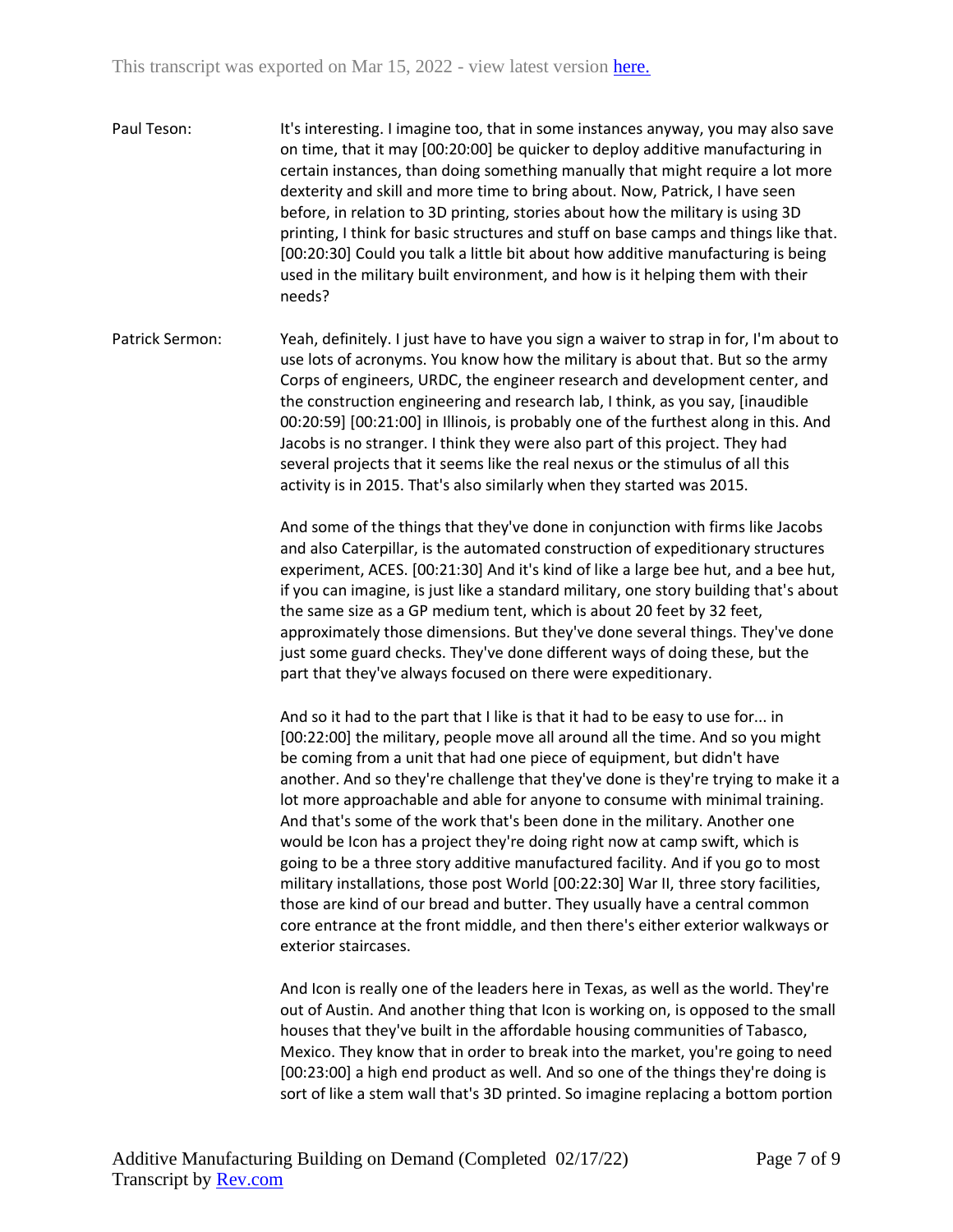|                 | of a house that could be CMU or cast in place, that part would have the design<br>appeal and also the structural stability, but then they can build with traditional<br>means and methods on top of that. But not dissimilar to a multifamily project<br>that you might see with sheer walls built out of CMU, wooden timbers, stick<br>built construction in other areas, and then even metal studs some [00:23:30]<br>place. So we're adding to cast in place, precast or now 3D printed additive<br>manufacturing, as a process and an ability. And so I definitely agree with Kurt,<br>when it doesn't have to be all or nothing.                                                                                                                                                                                                                                                                                                                                                                                                                                                                                                                                                                  |
|-----------------|--------------------------------------------------------------------------------------------------------------------------------------------------------------------------------------------------------------------------------------------------------------------------------------------------------------------------------------------------------------------------------------------------------------------------------------------------------------------------------------------------------------------------------------------------------------------------------------------------------------------------------------------------------------------------------------------------------------------------------------------------------------------------------------------------------------------------------------------------------------------------------------------------------------------------------------------------------------------------------------------------------------------------------------------------------------------------------------------------------------------------------------------------------------------------------------------------------|
| Paul Teson:     | My last question for today, for you, Kurt, is where do you see additive<br>manufacturing technology headed in the near future, and what are the potential<br>use cases that loom on the horizon?                                                                                                                                                                                                                                                                                                                                                                                                                                                                                                                                                                                                                                                                                                                                                                                                                                                                                                                                                                                                       |
| Kurt Maldovan:  | Yeah. So Paul, I have a few answers for that. And Pat, you [00:24:00] touched on<br>it just a second ago, but building on is the fully additive manufacturing<br>community is going that way. I think it's just a matter of time before folks get<br>over those hurdles that we discussed with the materiality, with the code<br>reviews, with being able to print larger types of structures. So that's one, is the<br>additive manufacture communities. And the second one is in a similar vein, but<br>it's tying back to disaster relief. So how can we use this [00:24:30] to rapidly<br>deploy in situations where we need to get people that have been part of any<br>type of natural disaster, back into a habitable facility? And so something like this<br>is certainly more a humanitarian type effort. And especially when you can use<br>those local materials that you're not sending. You're not trying to source<br>concrete, you're able to use things that are local, potentially. And the fact that<br>your designs can be relatively repeatable, [00:25:00] if you want it to, running it<br>through a machine, running it through the computer, producing multiple<br>facilities. |
| Paul Teson:     | And Patrick, I've got the same question for you. Where do you see additive<br>manufacturing technology headed in the near future, and what are the potential<br>use cases?                                                                                                                                                                                                                                                                                                                                                                                                                                                                                                                                                                                                                                                                                                                                                                                                                                                                                                                                                                                                                             |
| Patrick Sermon: | Thanks, Paul. I totally agree with what Kurt said. And also just to add onto that,<br>it exploded in 2015 with interest, and especially with the publishing of the ASTM<br>ISO standard. [00:25:30] And then there was a large scale in city resource<br>utilization at the manufacturing conference held by NASA in 2015, and then also<br>one in Arlington in 2017. And if we're not careful, I mean, we're going to fizzle<br>out on some of the momentum that additive manufacturing has started. And it's<br>just really kind of at the peak of the crest, as far as mass customization or mass<br>adoption. And so, again, [00:26:00] I think you need to look at different options<br>where you can sort of wade into the waters, because I'm just looking at this<br>picture even behind my head, if you look at a traditional slip form paper system,<br>that in essence is really extruding and additively manufacturing concrete, which<br>is used very frequently, especially for DOT projects in the state of Texas, which<br>are essentially long concrete ribbons of rebar cages that are making up our large<br>highway infrastructure.                                                |